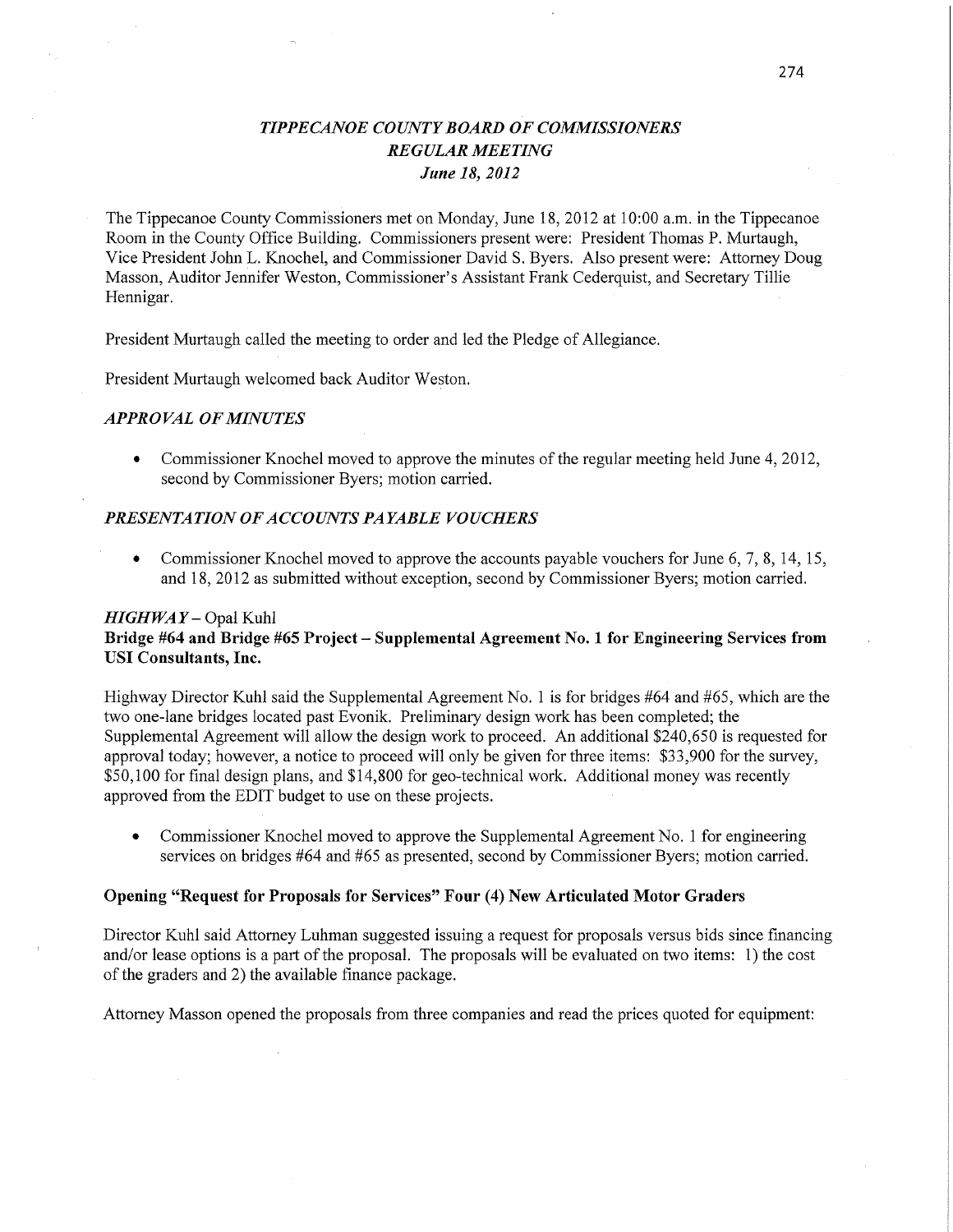|                                                                        | <b>BIDDER'S RECORD</b><br>MacAllister Machinery Co.,<br>Inc<br>A<br>500 Hine Drive Lafayette, IN 47905<br>West Side Tractor Sales<br>$\bf{B}$<br>3201 South 460 East Lafayette, IN 47905 |                                                  |          |      |                           |                                  |                                     |
|------------------------------------------------------------------------|------------------------------------------------------------------------------------------------------------------------------------------------------------------------------------------|--------------------------------------------------|----------|------|---------------------------|----------------------------------|-------------------------------------|
|                                                                        | $\mathbf C$                                                                                                                                                                              | Rudd<br>2655 Kentucky Ave Indianapolis, IN 46221 |          |      |                           |                                  |                                     |
| <b>DESCRIPTION</b>                                                     |                                                                                                                                                                                          |                                                  | Quantity | Unit | Unit<br>Price<br>Bid<br>A | Unit<br>Price<br><b>Bid</b><br>B | Unit<br>Price<br>Bid<br>$\mathbf C$ |
| Caterpillar 140M2                                                      |                                                                                                                                                                                          |                                                  |          |      | 250,669.00                |                                  |                                     |
| Caterpillar 140M2 - AWD                                                |                                                                                                                                                                                          |                                                  |          |      | 272,476.00                |                                  |                                     |
| Caterpillar 12M2                                                       |                                                                                                                                                                                          |                                                  |          |      | 233,791.00                |                                  |                                     |
| Caterpillar 12M2 - AWD                                                 |                                                                                                                                                                                          |                                                  |          |      | 256,014.00                |                                  |                                     |
| John Deere 770G Tandem Drive<br>John Deere 770G GP Tandem<br>Drive     |                                                                                                                                                                                          |                                                  |          |      |                           | 221,866.96<br>232,766.96         |                                     |
| John Deere 772G 6 Wheel Assist<br>John Deere 772G GP 6 Wheel<br>Assist |                                                                                                                                                                                          |                                                  |          |      |                           | 249,053.52<br>262,153.52         |                                     |
| Volvo G940B                                                            |                                                                                                                                                                                          |                                                  |          |      |                           |                                  | 270,758.00                          |
| Volvo G946B                                                            |                                                                                                                                                                                          |                                                  |          |      |                           |                                  | 290,082.00                          |

**0** Commissioner Knochel moved to take the proposals under advisement, second by Commissioner Byers; motion carried.

### Supplement #1 to **Tyler Road Project**

Director Kuhl presented Supplement #1 to the Tyler Road project, which was a Federal Aid project and is completed. The original contract was for sight distance improvement on Tyler Road from County Road 900 North and North County Line Road. The supplement is necessary to increase the amount of federal aid allocated to the project. The project is eligible for 90% reimbursement of federal **funds** because the nature of the improvement is safety and/or safe routes to schools. The original contract was for \$1,250,103; the additional amount of \$183,356 brings the total amount to \$1,433,459.

• Commissioner Knochel moved to approve the Supplement #1 for Tyler Road as presented, second by Commissioner Byers; motion carried.

## *GRANTS*

In Grant Coordinator Laurie Wilson's absence, President Murtaugh said the request is for permission to apply for a grant for Court Services. It is a scholarship from Indiana Criminal Justice Institute (ICJI) to send Cindy Houseman, Mary Kirts, and Lisa Smith to attend a workshop, Practical Strategies for Treating Adults With ADHD. The cost is \$533.32 with an 80%/20% split between ICJI and Court Services.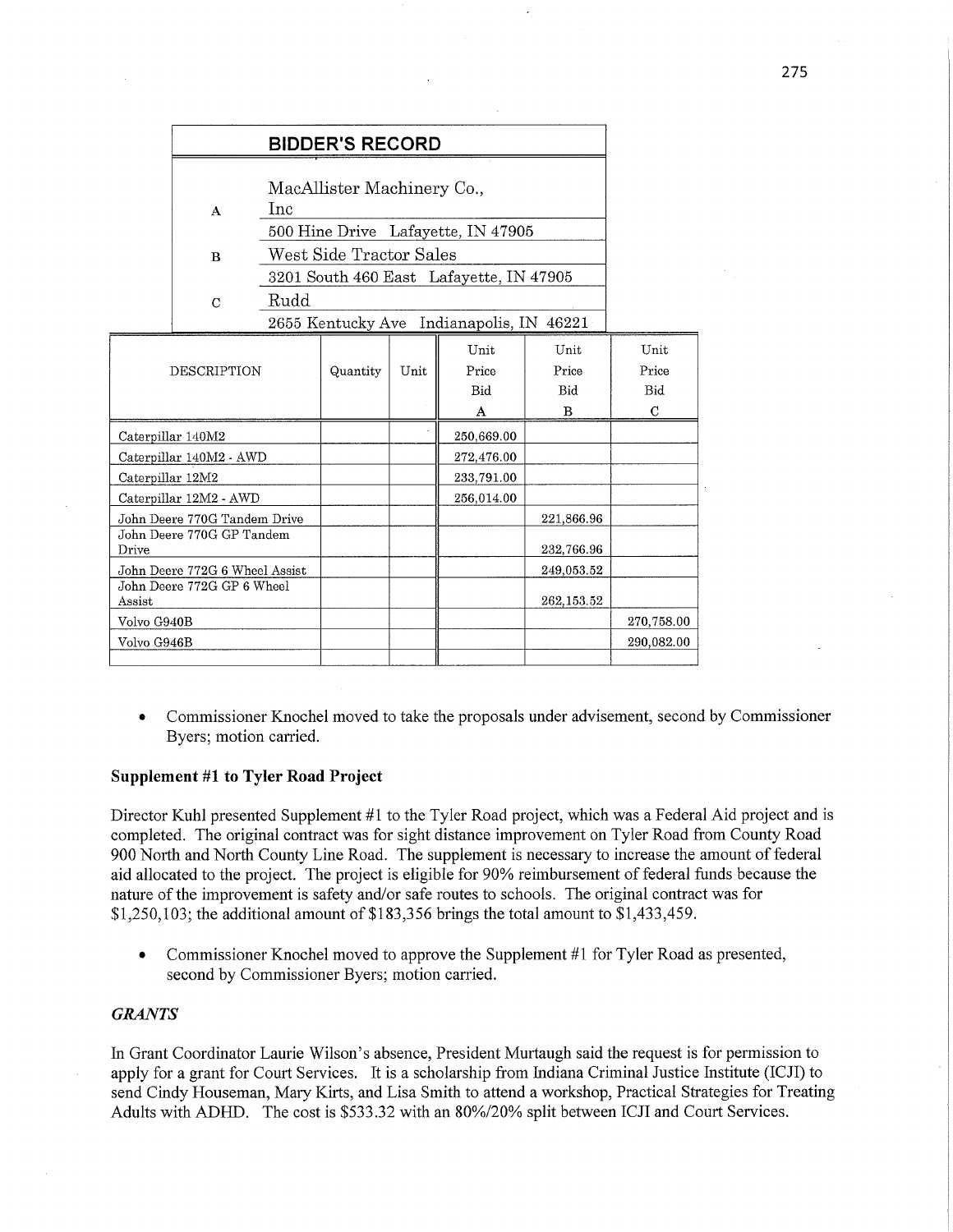Lisa Smith, Court Services Coordinator, said the ICJI encourages applying for the grant. Court Services has the **funds** for the required 20% match.

**0** Commissioner Knochel moved to approve permission to apply for the grant as presented, second by Commissioner Byers; motion carried.

### **Contract**

Area Plan Executive Director Sallie Fahey said the \$33,000 contract for Sam George and Associates to perform a Commodity Flow Study of Tippecanoe County for the Local Emergency Flaming Committee (LEPC) using the Hazardous Materials Emergency Planning (HMEP) grant. The grant money is available to the LEPC until the end of September. Sam George is the only qualified person in the state of Indiana of which Director Fahey is aware to do the commodity flow studies. The study will cover highway, rail, and airport transport of hazardous materials within Tippecanoe County. Area Plan staff will provide the 20% match in labor. The \$33,000 contract is subject to review by the county attorney.

• Commissioner Knochel moved to approve the contract with Sam George and Associates in the amount of \$33,000, subject to review by the County Attorney, second by Commissioner Byers; motion carried.

### WIC *(Women Infants & Children)* **—** Colleen Batt **Contract** for **Speaker**

WIC Director Colleen Batt said she has two contracts for speakers. Jane Heinig will presen<sup>t</sup>*Baby Behavior* 10] on August 23 and 24, 2012; Suzanne Colson will presen<sup>t</sup>*Biological Nurturing* on November 1 and 2, 2012.

**0** Commissioner Knochel moved to approve the contracts as presented, second by Commissioner Byers; motion carried.

## *CARY HOME*  **Approval** of Plumbing **Project Contract**

President Murtaugh said the bids for the plumbing contract were accepted for review at a previous meeting. The chosen contract is with the lowest bidder, Brenneco, in the amount of \$159,500.

**0** Commissioner Knochel moved to approve the Cary Home plumbing contract, second by Commissioner Byers; motion carried.

## *ORDINANCE 2012-1* 5- CM Anti-Nepotism **Policies 'and Procedures**

Attorney Masson said the ordinance is designed to comply with House Bill 1005, passed by the General Assembly, requiring certain standards for anti-nepotism policies and procedures. The intent of the ordinance is to avoid government employees being in a direct line of supervision by a relative. The <sup>p</sup>hrase "direct line of supervision" used by the General Assembly is clarified to mean "an *elected aficial*  or *employee* who is in *a position* to *affect* the *terms* and *conditions* of *another individual* 's *employment, including making decisions about work assignments, compensation, grievances, advancement,* or *performance evaluation".* The ordinance doesn't include general supervision by the Council or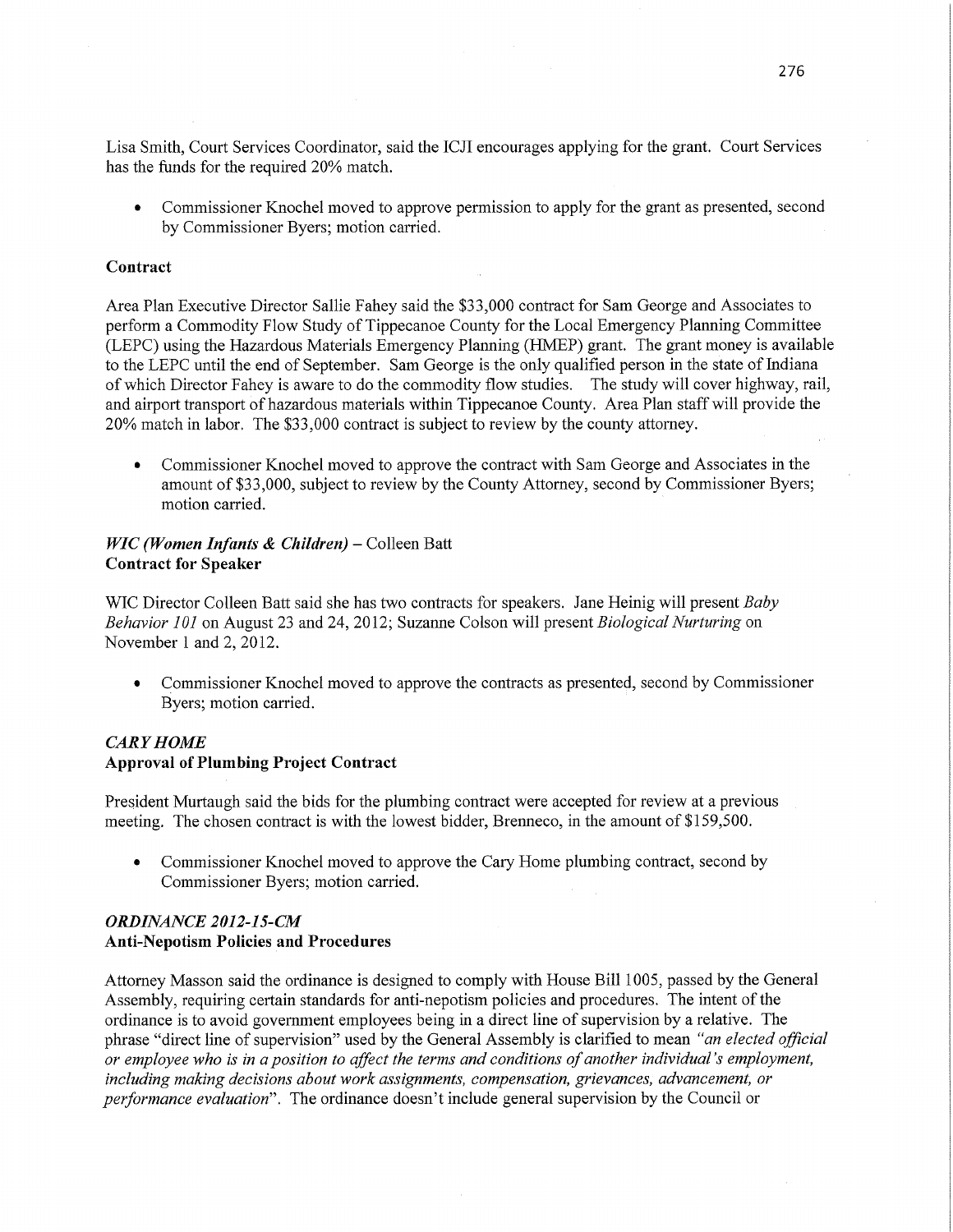Commissioners when making decisions for the County regarding salary ordinances, budgets, or personnel policies. Employees who are employed as of July 1, 2012 are grandfathered. It contains a provision exempting employees from losing their job when a relative is elected into office. There is some discretion given to the County regarding an employee being promoted into a position which puts an elected official who is a relative into the direct line of supervision. A personnel policy can be adopted to cover the promotion issue. To comply, there are contracting policies regarding a relative of an elected official or purchasing agent. When contracting with a relative of an elected official or purchasing agent, disclosure and representation is required explaining the reason for doing so. The State will require County officials to certify to the State Board of Accounts that the policies are in place before the Department of Local Government Finance (DLGF) will approve ensuing budgets.

**0** Commissioner Knochel moved to approve Ordinance 2012-21-CM, second by Commissioner Byers.

President Murtaugh asked for public comments regarding the Ordinance.

Paul Wright **—** 4523 S. County Line Rd. W., West Point **-** Mr. Wright asked What the existing policy is regarding an elected official having a relative as an employee. President Murtaugh said the existing policy stated a relative/employee of an elected official could work together if the employee is part-time or seasonal. They are grandfathered in if they are employed when the official is elected. Commissioner Byers commented a seasonal employee working currently could not return next year if they are a relative of an elected official. President Murtaugh said a contract employee working for <sup>a</sup>precinct election is exempt. The contract of the contract of the contract of the contract of the contract of the contract of the contract of the contract of the contract of the contract of the contract of the contract of the contract of the co

Auditor Weston called the roll.

| <b>Byers</b> | Aye |
|--------------|-----|
| Knochel      | Aye |
| Murtaugh     | Aye |

Ordinance 2012-21-CM passed 3—0 on first reading.

- **0** Commissioner Knochel moved to suspend the rules and hear Ordinance 2012-21-CM on second reading, second by Commissioner Byers; motion carried.
- Commissioner Knochel moved to approve Ordinance 2012-21-CM on second reading, second by Commissioner Byers.

President Murtaugh asked for additional public comment. There were none.

Auditor Weston called the roll.

| <b>Byers</b> | Aye |
|--------------|-----|
| Knochel      | Aye |
| Murtaugh     | Aye |

Ordinance 2012-21-CM passed 3-0 on second and final reading.

Shirley Mennen, Human Resources Coordinator, said due to the ordinance just passed, she is proposing an update to the Nepotism policy. The County policy will mirror the State policy with a restriction stating that two family members cannot work under the same direct line of supervision Within the same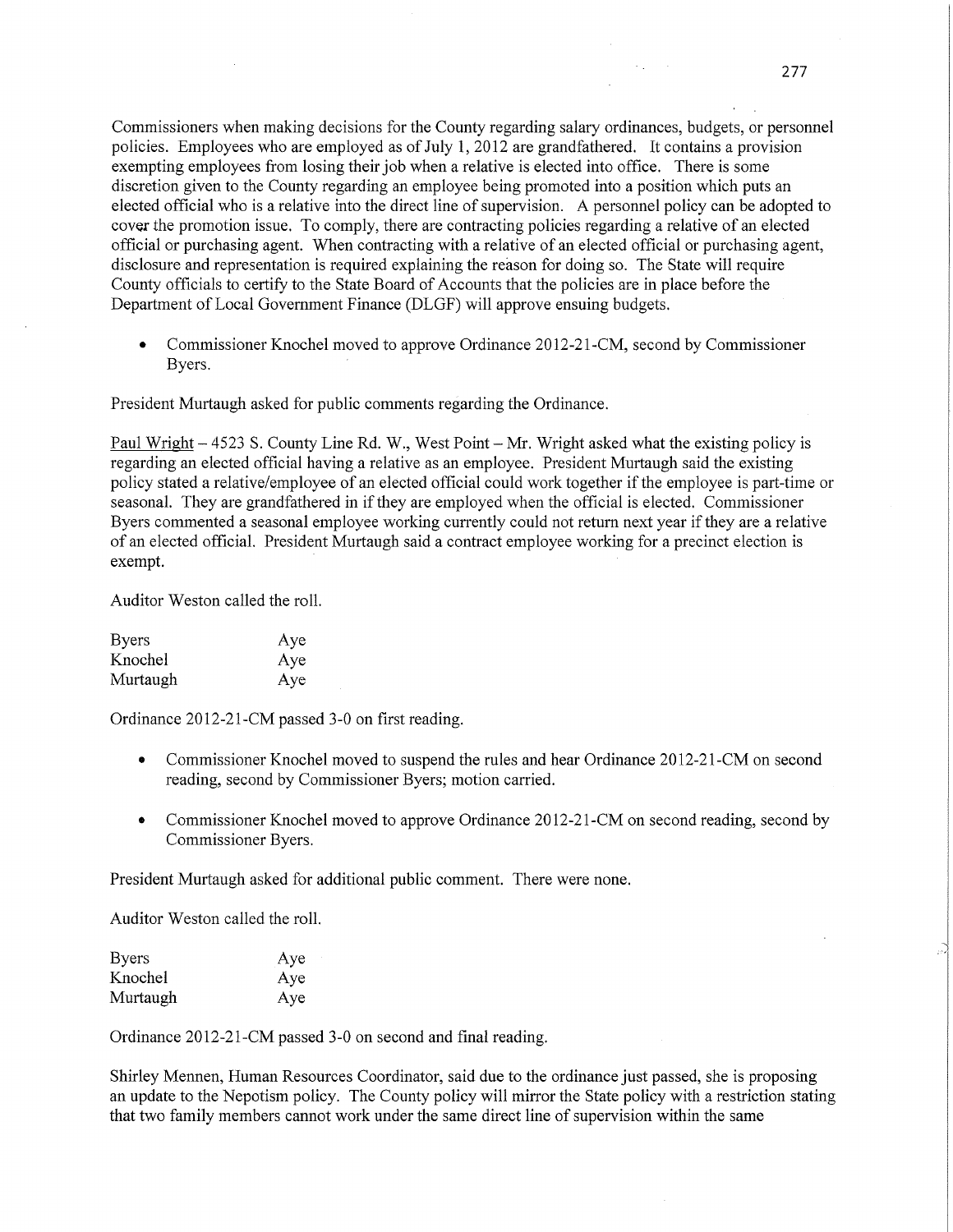department. Attorney Masson said the policy change should become effective as of July 1, 2012 to comply with House Bill 1005 *.* 

Commissioner Knochel moved to approve the policy change effective July 1, 2012 as presented, second by Commissioner Byers; motion carried.

## *RESOLUTION2012-15-CM*  **Determining** to Sell **Excess Property, Trailers**

Attorney Masson said when Wildcat Creek Solid Waste Management District (WCSWMD) dissolved, certain personal property reverted to Tippecanoe County ownership. This property is 5 semi— trailers used for storage that are no longer needed. Indiana statute provides a procedure for disposal without going through the public bidding process if the combined value is less than \$5,000. The Resolution identifies the property, states the fair market value, and determines the trailers will be sold at private sale.

• Commissioner Knochel moved to approve Resolution 2012-15-CM as presented, second by Commissioner Byers; motion carried.

## DE *CLART* ION OF *EMERGENCY* BAN 0N *OPEN FIRES*

# **DECLARATION** OF **EMERGENCY**  BAN ON **OPEN** FIRES IN **TIPPECANOE COUNTY**

WHEREAS, The County of Tippecanoe, State of Indiana is in a prolonged period of drought; and

WHEREAS, the safety and welfare of the residents of the County of Tippecanoe requires a declaration of a local emergency banning open fires in Tippecanoe County as provided for in IC 10— 14-3-29; that the Tippecanoe County be declared an emergency fire hazard area; and that the Declaration of Emergency should continue in effect until further order of this Board;

**NOW,** THEREFORE, IT IS HEREBY ORDERED that Tippecanoe County is an emergency fire hazard area; and that open burning and the discarding of matches, ashes or any burning materials from a vehicle are prohibited in the emergency fire hazard area until further notice.

IT IS FURTHER ORDERED that the President of the Board of Commissioners of Tippecanoe County, as principal executive officer of the County of Tippecanoe is hereby authorized and directed to issue on behalf of the Board of Commissioners a Declaration terminating the ban on open fires in the event he determines that the conditions giving rise to the issuance of the Declaration *.* of Emergency no longer exist, and the safety and welfare of the residents of the County of Tippecanoe no longer requires the banning open fires in Tippecanoe County.

IT IS FURTHER ORDERED that <sup>a</sup>copy of **this** Declaration shall be filed in the offices of the Tippecanoe County Clerk, the Tippecanée County Auditor, and with the clerk of each incorporated municipality in the county as soon as practicable.

**THIS DECLARATION** is to be effective as of the date and time of its adoption.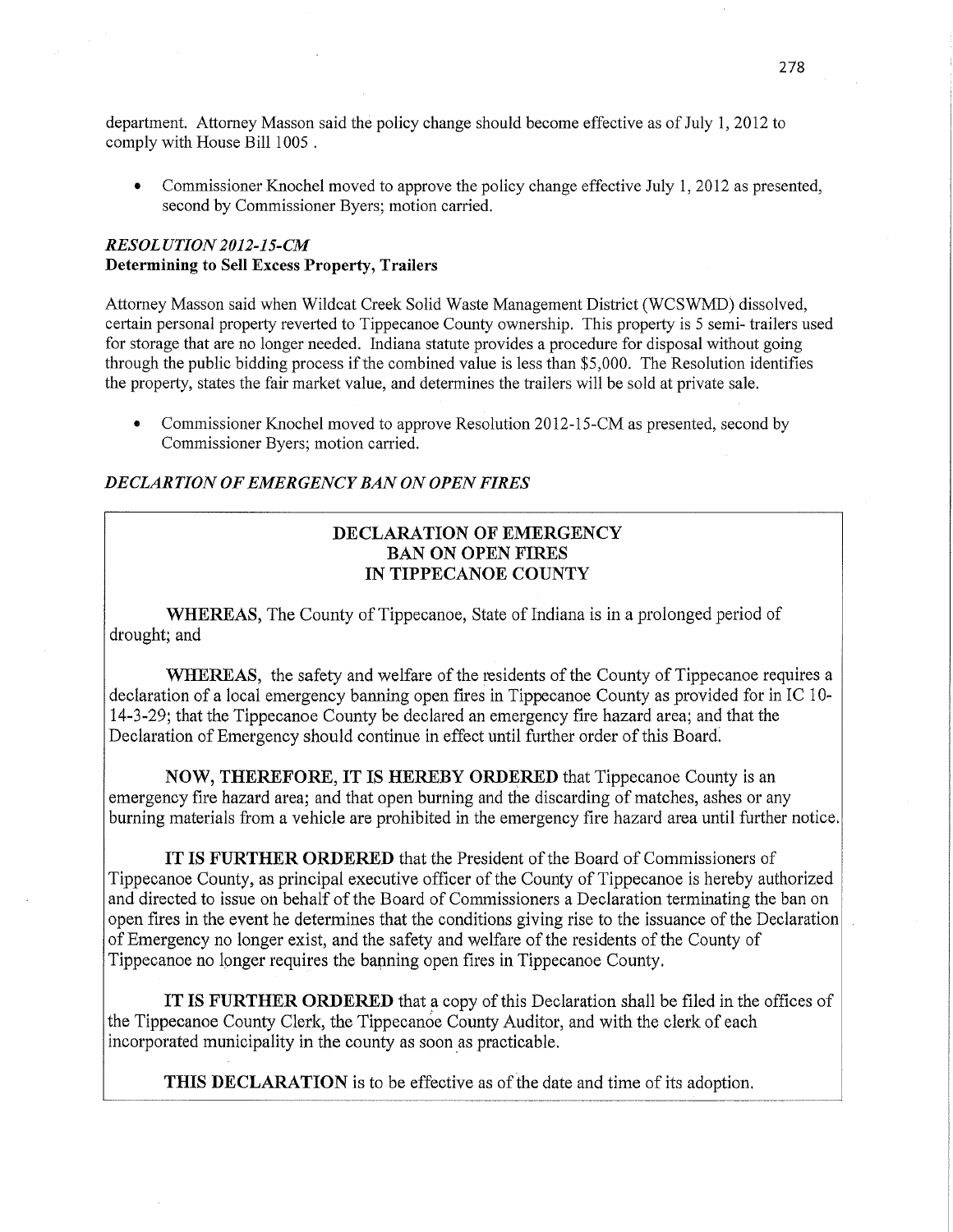Marty Webb, TEMA Deputy Director, presented the Declaration of Emergency Ban on Open Fires in Tippecanoe County. There has not been **a** significant amount of rainfall in the county. Tippecanoe County is under a moderate drought; counties north of Tippecanoe are under **a** drought emergency. Tippecanoe County is five inches below the normal amount of rain and the forecast is for less than a tenth of an inch in the next week. All the area lakes and streams are far below normal; some are below the gauge and a reading isn't possible.

Jim Lewis, Deputy Chief, Wabash Township Fire Department and President of the Tippecanoe County Fire **Chiefs** Association, said the concern is multiple fires similar to what happened last week in Buck Creek **when a** spark from the train started a **fire.** At **this** point, even a discarded cigarette is a hazard.

Attorney Masson said President Murtaugh has the authority to declare the ban lifted without the need for a public meeting.

**0** Commissioner Knochel moved to approve the Declaration of Emergency Ban on Open'Fires, second by Commissioner Byers; motion carried.

Deputy Director Webb will prepare a release for the media today.

#### *APPOHVIMENT* T0 *WEST LAFA YETTE PUBLIC LIBRARY BOARD*

**0** Commissioner Knochel moved to approve the appointment of Mark **Davis** to the West Lafayette Public Library Board, second by Commissioner Byers; motion carried.

#### *UNFINISHED/NEW BUSINESS –* none

*REPORTS* ON *FILE* —- none

#### *PUBLIC COMMENT* — none

**0** Commissioner Knochel moved to adjourn.

### BOARD OF COMMISSIONERS OF THE COUNTY OF TIPPECANOE

Thomas P. Murtaugh, Preside

 $\ln \mathbb{Z}$ . Knochel, Vice President

David S. Byers,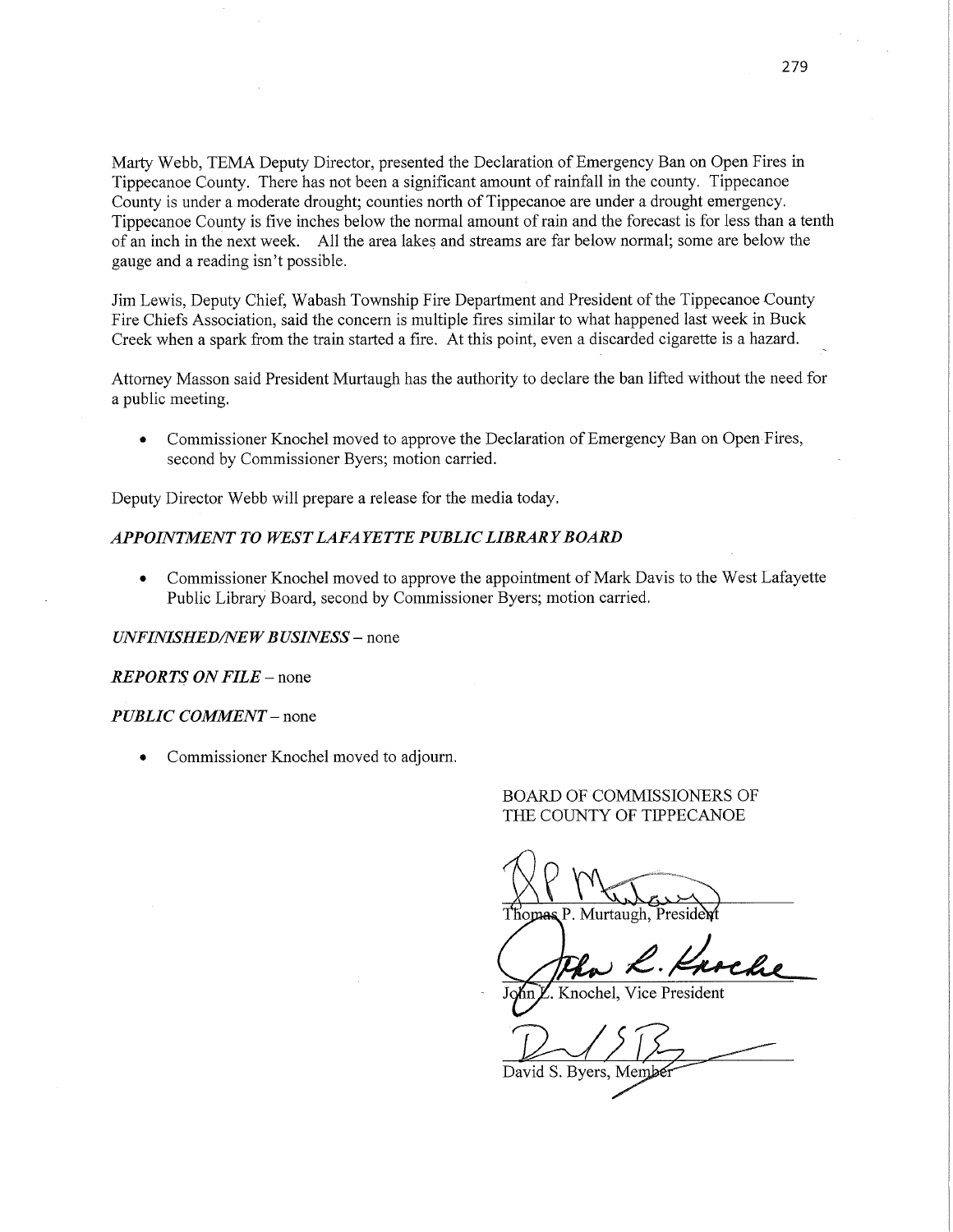ATTEST:  $h \triangle A$ Jennyfer Weston, Auditor  $7 - 2 - 2012$ 

 $\mathcal{L}$